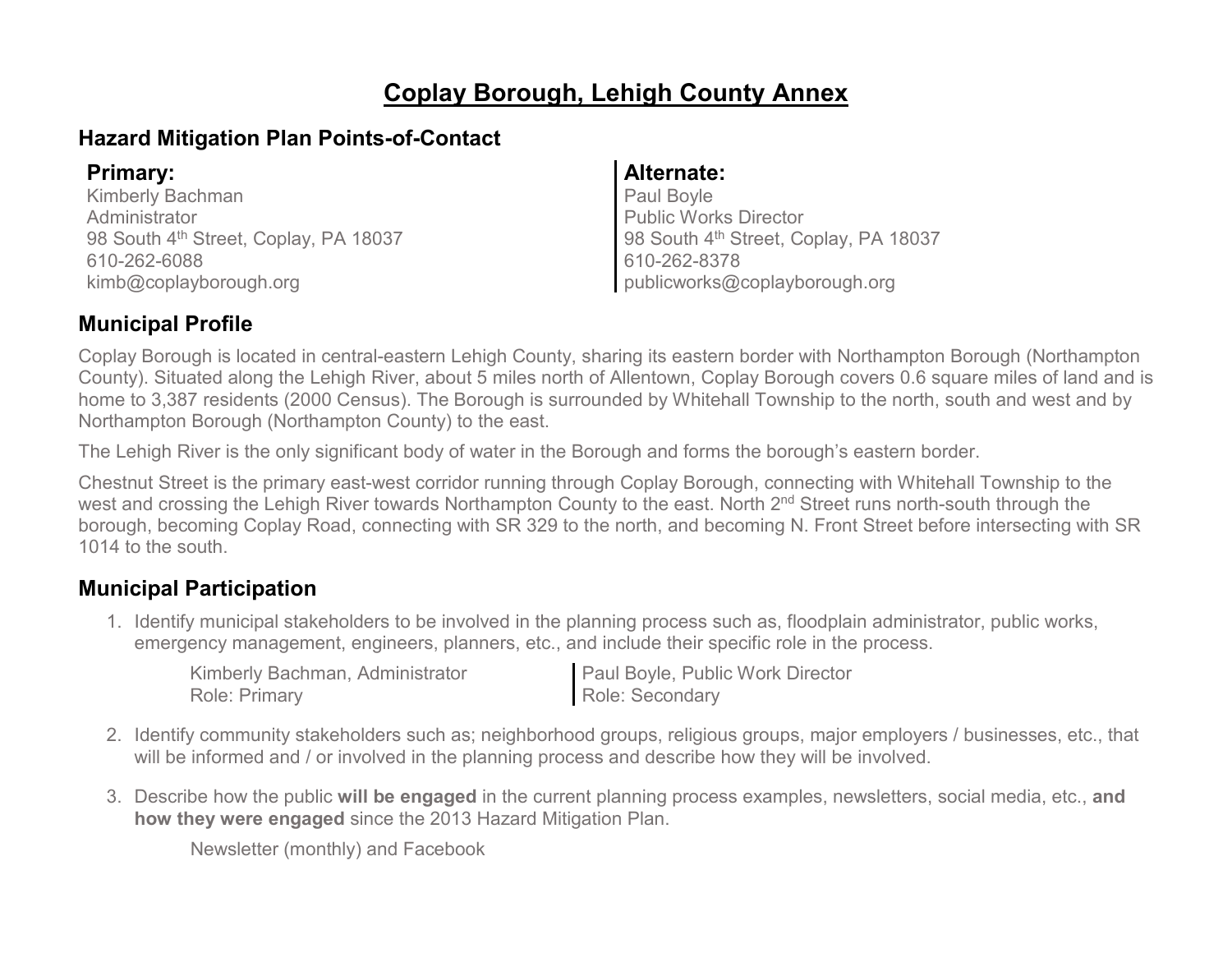# **Compliance with the National Flood Insurance Program (NFIP)**

| <b>Topic</b>                                                                                                                                      | Identify source of information, if<br>different from the one listed.  | <b>Additional Comments</b>               |  |
|---------------------------------------------------------------------------------------------------------------------------------------------------|-----------------------------------------------------------------------|------------------------------------------|--|
| <b>1. Staff Resources</b>                                                                                                                         |                                                                       |                                          |  |
| Is the Community Floodplain Administrator (FPA) or NFIP Coordinator certified?                                                                    | <b>Community FPA</b>                                                  | <b>No</b>                                |  |
| Is floodplain management an auxiliary function?                                                                                                   | <b>Community FPA</b>                                                  | Yes                                      |  |
| Provide an explanation of NFIP administration services (e.g., permit review, GGIS,<br>education or outreach, inspections, engineering capability) | <b>Community FPA</b>                                                  | Per zoning ordinance                     |  |
| What are the barriers to running an effective NFIP program in the community, if any?                                                              | <b>Community FPA</b>                                                  | None                                     |  |
| 2. Compliance History                                                                                                                             |                                                                       |                                          |  |
| Is the community in good standing with the NFIP?                                                                                                  | State NFIP Coordinator, FEMA NFIP<br>Specialist, or community records |                                          |  |
| Are there any outstanding compliance issues (i.e., current violations)?                                                                           |                                                                       | No                                       |  |
| When was the most recent Community Assistance Visits (CAV) or Community<br><b>Assistance Contact (CAC)?</b>                                       |                                                                       | N/A                                      |  |
| Is a CAV or CAC scheduled or needed?                                                                                                              |                                                                       | <b>No</b>                                |  |
| 3. Regulation                                                                                                                                     |                                                                       |                                          |  |
| When did the community enter the NFIP?                                                                                                            | <b>NFIP Community Status Book</b>                                     | Unknown                                  |  |
| Are the Flood Insurance Rate Maps (FIRMs) digital or paper?<br>How are residents assisted with mapping?                                           | <b>Community FPA</b>                                                  | Paper map, assisted by borough<br>office |  |
| Do floodplain regulations meet or exceed FEMA or State minimum requirements?<br>If so, in what ways?                                              | <b>Community FPA</b>                                                  | Meets requirements                       |  |
| Describe the permitting process                                                                                                                   | Community FPA, State, FEMA NFIP                                       | Per zoning ordinance                     |  |
| <b>4. Insurance Summary</b>                                                                                                                       |                                                                       |                                          |  |
| How many NFIP policies are in the community?<br>What is the total premium and coverage?                                                           | State NFIP Coordinator or<br><b>FEMA NFIP Specialist</b>              | 2 policies, unknown                      |  |
| How many claims have been paid in the community? What is the total amount of paid<br>claims? How many substantial damage claims have there been?  | FEMA NFIP or<br><b>Insurance Specialist</b>                           | Unknown                                  |  |
| How many structures are exposed to flood risk within the community?                                                                               | <b>Community FPA or GIS Analyst</b>                                   | Unknown                                  |  |
| Describe any areas of flood risk with limited NFIP policy coverage                                                                                | Community FPA or<br><b>FEMA Insurance Specialist</b>                  | Unknown                                  |  |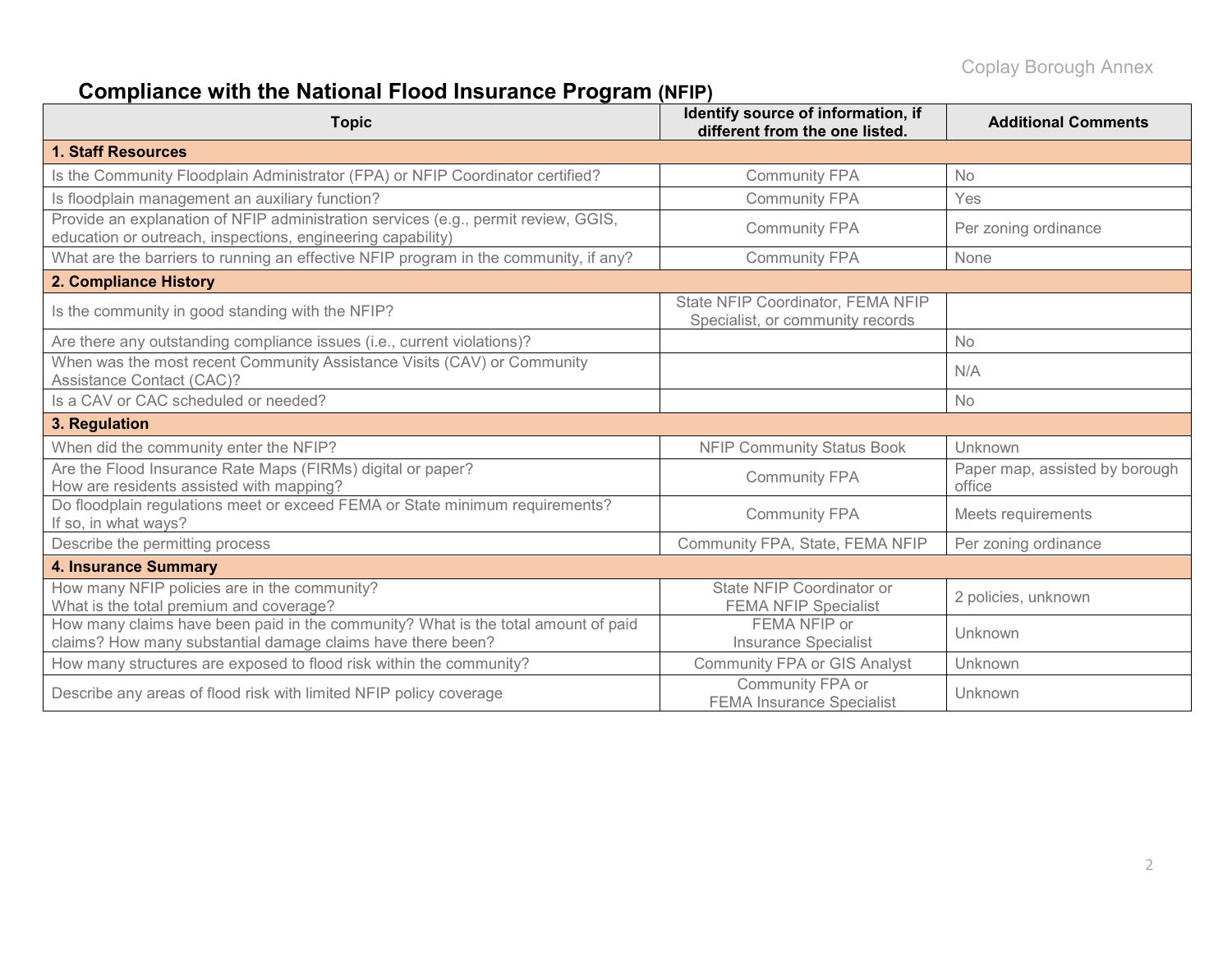### **Compliance with the National Flood Insurance Program (NFIP) –** *continued*

| Topic                                                                                   | Identify source of information, if<br>different from the one listed.     | <b>Additional Comments</b> |
|-----------------------------------------------------------------------------------------|--------------------------------------------------------------------------|----------------------------|
| 5. Community Rating System (CRS)                                                        |                                                                          |                            |
| Does the community participate in CRS?                                                  | Community FPA, State, or FEMA NFIP   No                                  |                            |
| If so, what is the community's CRS Class Ranking?                                       | Flood Insurance Manual<br>(http://www.fema.gov/floodinsurancemanual.gov) |                            |
| What categories and activities provide CRS points and how can the Class be<br>improved? |                                                                          |                            |
| Does the plan include CRS planning requirements?                                        | Community FPA, FEMA CRS<br>Coordinator, or ISO representative            |                            |

### **Community Assets**

Community assets are defined to include anything that is important to the character as well as the function of a community, and can be described in four categories, they are; people, economy, natural environment and built environment. Please identify the community assets and location under each category.

#### **1. People**

 Concentrations of vulnerable populations such as the elderly, physically or mentally disabled, non-English speaking, and the medically or chemically dependent.

Home for disabled adults Apartment building for older residents

 Types of visiting populations where large numbers of people are concentrated such as visitors for special events and students.

Coplay Community Days, end of August Coplay Halloween Parade, 3rd Tuesday in October

#### **2. Economy**

Major employers, primary economic sectors such as agriculture and commercial centers where losses would have a severe impact on the community.

Giant Food Store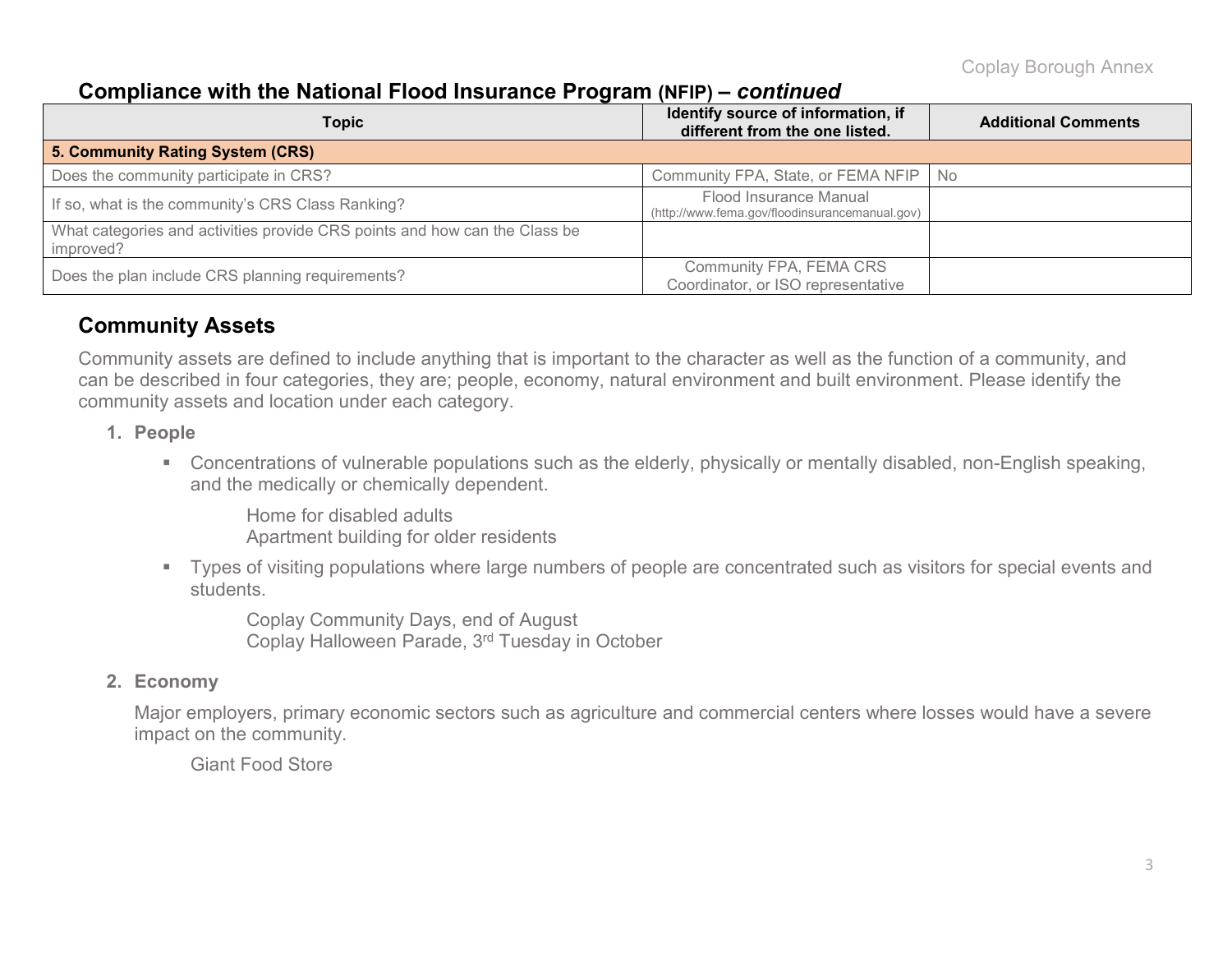### **Community Assets –** *continued*

**3. Natural Environment**

Those areas / features that can provide protective functions that reduce the magnitude of hazard events such as, wetlands or riparian areas, and other environmental features important to protect.

N/A

#### **4. Built Environment**

 Existing structures such as, concentrations of buildings that may be more vulnerable to hazards based on location, age, construction type and / or condition of use.

N/A

**Infrastructure systems such as water and wastewater facilities, power utilities, transportation systems,** communication systems, energy pipelines and storage.

N/A

 High potential loss facilities such as, dams, locations that house hazardous materials, military and / or civilian defense installations.

N/A

 Critical facilities such as, hospitals, medical facilities, police and fires stations, emergency operations centers, shelters, schools and airports / heliports.

Police station Fire station

Cultural / historical resources such as, museums, parks, stadiums, etc.

Coplay Saylor Cement Kilns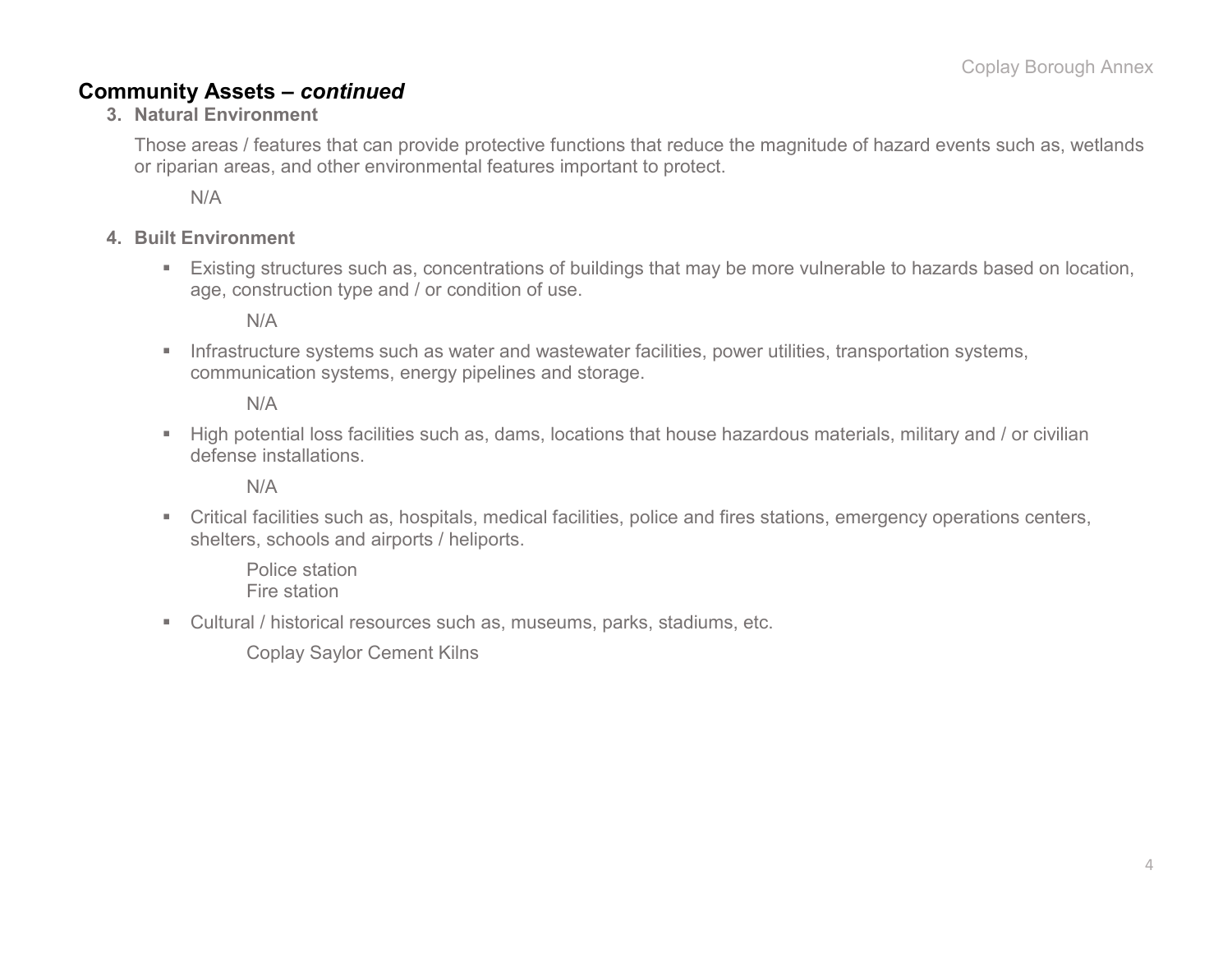# **Capability Assessment**

|                                  |                                                               | <b>Status</b>         |                                                    |                      |                                                     | <b>Effect on</b><br><b>Hazard Loss</b>                 | Change                                          | Has the 2013                                                                                            |                                                                                 |                                      |
|----------------------------------|---------------------------------------------------------------|-----------------------|----------------------------------------------------|----------------------|-----------------------------------------------------|--------------------------------------------------------|-------------------------------------------------|---------------------------------------------------------------------------------------------------------|---------------------------------------------------------------------------------|--------------------------------------|
| Capability                       | <b>Regulatory</b><br>$\checkmark$ Tools<br><b>Programs</b>    | Place<br>$\mathbf{C}$ | <b>Date</b><br><b>Adopted or</b><br><b>Updated</b> | Development<br>Under | Department /<br><b>Agency</b><br><b>Responsible</b> | <b>Reduction:</b><br>-Supports<br>-Neutral<br>-Hinders | since 2013<br>Plan?<br>+ Positive<br>- Negative | <b>Plan been</b><br>integrated<br>into the<br><b>Regulatory</b><br><b>Tool/Program</b><br>? If so, how? | How can these<br>capabilities be<br>expanded and<br>improved to<br>reduce risk? | <b>Additional</b><br><b>Comments</b> |
|                                  | Comprehensive Plan                                            | $\times$              | 5/11/2013                                          |                      | Council                                             | $\mathbb N$                                            |                                                 |                                                                                                         |                                                                                 |                                      |
|                                  | Capital Improvement Plan                                      |                       |                                                    |                      |                                                     |                                                        |                                                 |                                                                                                         |                                                                                 | None                                 |
|                                  | Economic Development Plan                                     |                       |                                                    |                      |                                                     |                                                        |                                                 |                                                                                                         |                                                                                 | None                                 |
|                                  | Continuity of Operations Plan                                 |                       |                                                    |                      |                                                     |                                                        |                                                 |                                                                                                         |                                                                                 | None                                 |
| <b>Planning &amp; Regulatory</b> | Stormwater Management Plan /<br>Ordinance                     |                       |                                                    |                      |                                                     |                                                        |                                                 |                                                                                                         |                                                                                 | None                                 |
|                                  | Open Space Management Plan<br>(or Parks/Rec., Greenways Plan) | X                     | 3/8/2005                                           |                      | Council                                             |                                                        |                                                 |                                                                                                         |                                                                                 |                                      |
|                                  | Natural Resource Protection Plan                              |                       |                                                    |                      |                                                     |                                                        |                                                 |                                                                                                         |                                                                                 | None                                 |
|                                  | <b>Transportation Plan</b>                                    |                       |                                                    |                      |                                                     |                                                        |                                                 |                                                                                                         |                                                                                 | None                                 |
|                                  | <b>Historic Preservation Plan</b>                             |                       |                                                    |                      |                                                     |                                                        |                                                 |                                                                                                         |                                                                                 | None                                 |
|                                  | Floodplain Management Plan                                    | $\times$              | 10/9/2001                                          |                      | Council                                             | $\mathbb N$                                            |                                                 |                                                                                                         |                                                                                 |                                      |
|                                  | <b>Farmland Preservation</b>                                  |                       |                                                    |                      |                                                     |                                                        |                                                 |                                                                                                         |                                                                                 | None                                 |
|                                  | <b>Evacuation Plan</b>                                        |                       |                                                    |                      |                                                     |                                                        |                                                 |                                                                                                         |                                                                                 | None                                 |
|                                  | Disaster Recovery Plan                                        |                       |                                                    |                      |                                                     |                                                        |                                                 |                                                                                                         |                                                                                 | None                                 |
| $\leftarrow$                     | <b>Hazard Mitigation Plan</b>                                 |                       |                                                    |                      |                                                     |                                                        |                                                 | N/A                                                                                                     |                                                                                 |                                      |
|                                  | <b>Emergency Operations Plan</b>                              | $\times$              | 11/12/2013                                         |                      | Council                                             | $\mathbb N$                                            |                                                 |                                                                                                         |                                                                                 |                                      |
|                                  | Zoning Regulations                                            | $\times$              | 3/13/2012                                          |                      | Council                                             | $\mathbb N$                                            |                                                 |                                                                                                         |                                                                                 |                                      |
|                                  | <b>Floodplain Regulations</b>                                 | $\times$              | 10/9/2001                                          |                      | Council                                             | $\mathbb N$                                            |                                                 |                                                                                                         |                                                                                 |                                      |
|                                  | <b>NFIP Participation</b>                                     |                       |                                                    |                      |                                                     |                                                        |                                                 |                                                                                                         |                                                                                 | None                                 |
|                                  | <b>Building Code</b>                                          | X                     | 5/11/2004                                          |                      | Council                                             | $\mathbb N$                                            |                                                 |                                                                                                         |                                                                                 |                                      |
|                                  | Fire Code                                                     | $\times$              | 7/9/1996                                           |                      | Council                                             | $\mathbb N$                                            |                                                 |                                                                                                         |                                                                                 |                                      |
|                                  | Other                                                         |                       |                                                    |                      |                                                     |                                                        |                                                 |                                                                                                         |                                                                                 | None                                 |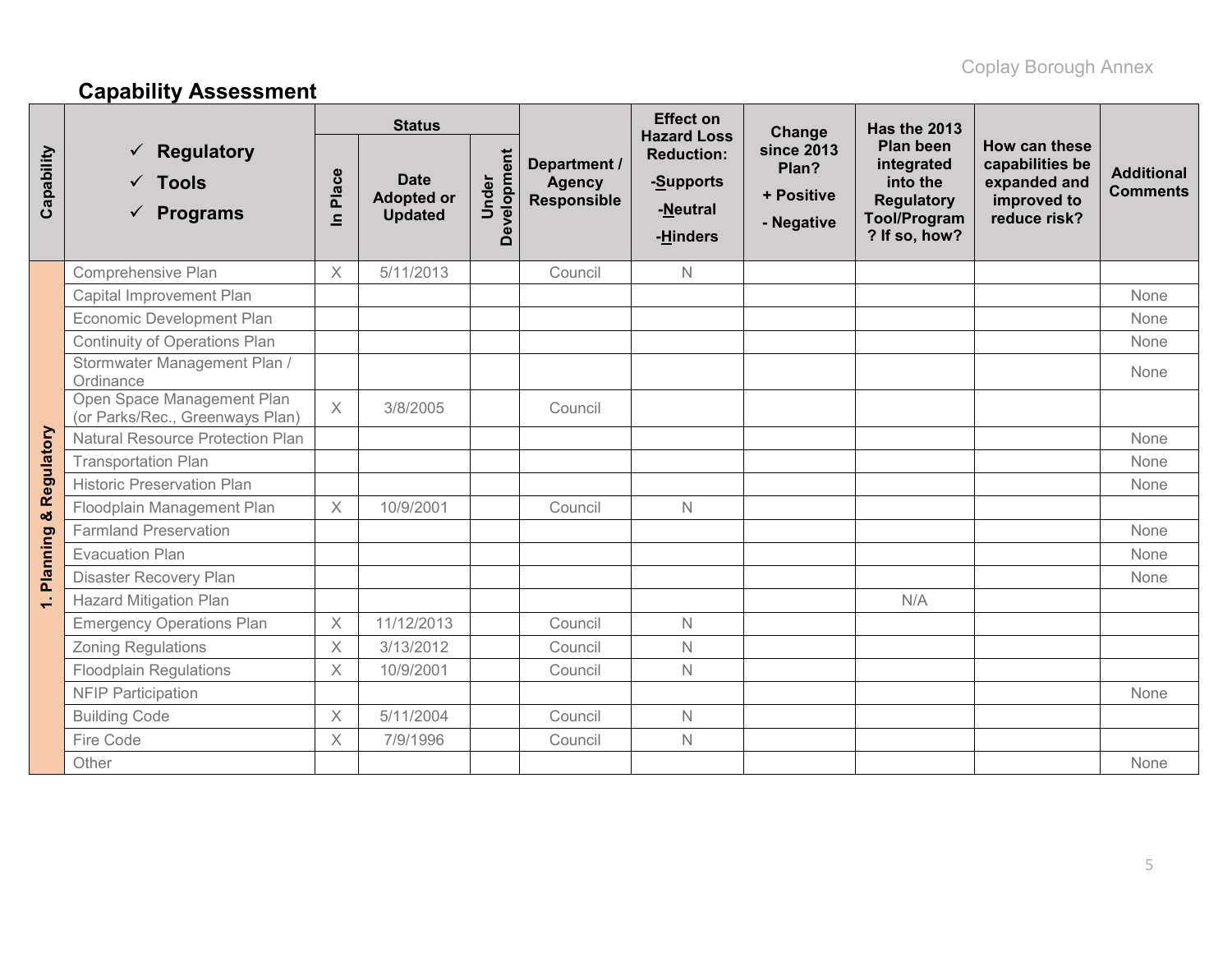# **Capability Assessment –** *continued*

| Capability     | $\checkmark$ Staff<br><b>Personnel</b><br>$\checkmark$<br><b>Resources</b><br>$\checkmark$                                       | <b>Yes</b> | <b>No</b> | Department /<br><b>Agency</b> | Change<br><b>since 2013</b><br>Plan?<br>+ Positive<br>- Negative | How can these<br>capabilities be<br>expanded and<br>improved to<br>reduce risk? | <b>Additional</b><br><b>Comments</b> |
|----------------|----------------------------------------------------------------------------------------------------------------------------------|------------|-----------|-------------------------------|------------------------------------------------------------------|---------------------------------------------------------------------------------|--------------------------------------|
|                | Planners (with land use / land development knowledge)                                                                            |            | X         |                               |                                                                  |                                                                                 |                                      |
|                | Planners or engineers (with natural and / or human-caused hazards<br>knowledge)                                                  |            | X         |                               |                                                                  |                                                                                 |                                      |
| Technology     | Engineers or professionals trained in building and / or infrastructure<br>construction practices (including building inspectors) | X          |           | Council                       | <b>No</b>                                                        |                                                                                 |                                      |
| ఱ              | <b>Emergency Manager</b>                                                                                                         | X          |           | Council                       | <b>No</b>                                                        |                                                                                 |                                      |
|                | Floodplain administrator / manager                                                                                               | X          |           | Council                       | N <sub>o</sub>                                                   |                                                                                 |                                      |
|                | Land surveyors                                                                                                                   |            | X         |                               |                                                                  |                                                                                 |                                      |
|                | Staff familiar with the hazards of the community                                                                                 | X          |           | Council                       | <b>No</b>                                                        |                                                                                 |                                      |
| Administrative | Personnel skilled in Geographical Information Systems (GIS) and / or<br>FEMA's HAZUS program                                     |            | X         |                               |                                                                  |                                                                                 |                                      |
| $\mathbf{N}$   | Grant writers or fiscal staff to handle large / complex grants                                                                   |            | X         |                               |                                                                  |                                                                                 |                                      |
|                | Other                                                                                                                            |            |           |                               |                                                                  |                                                                                 | None                                 |

| Capability         |                                                         | <b>Yes</b> | <b>No</b> | Department /<br><b>Agency</b> | <b>Change since</b><br>2013 Plan?<br>+ Positive<br>- Negative | How can these<br>capabilities be<br>expanded and<br>improved to<br>reduce risk? | <b>Additional</b><br><b>Comments</b> |
|--------------------|---------------------------------------------------------|------------|-----------|-------------------------------|---------------------------------------------------------------|---------------------------------------------------------------------------------|--------------------------------------|
|                    | Capital improvement programming                         |            | Χ         |                               |                                                               |                                                                                 |                                      |
|                    | <b>Community Development Block Grants (CDBG)</b>        |            | X         |                               |                                                               |                                                                                 |                                      |
| Resources          | Special purposes taxes                                  |            | X         |                               |                                                               |                                                                                 |                                      |
|                    | Gas / Electricity utility fees                          |            | Χ         |                               |                                                               |                                                                                 |                                      |
|                    | Water / Sewer fees                                      |            | Χ         |                               |                                                               |                                                                                 |                                      |
|                    | Stormwater utility fees                                 |            | X         |                               |                                                               |                                                                                 |                                      |
| Financial          | Development impact fees                                 |            | $\times$  |                               |                                                               |                                                                                 |                                      |
|                    | General obligation, revenue, and / or special tax bonds |            | Χ         |                               |                                                               |                                                                                 |                                      |
| $\dot{\mathbf{c}}$ | Partnering arrangements or intergovernmental agreements |            | X         |                               |                                                               |                                                                                 |                                      |
|                    | Other                                                   |            |           |                               |                                                               |                                                                                 |                                      |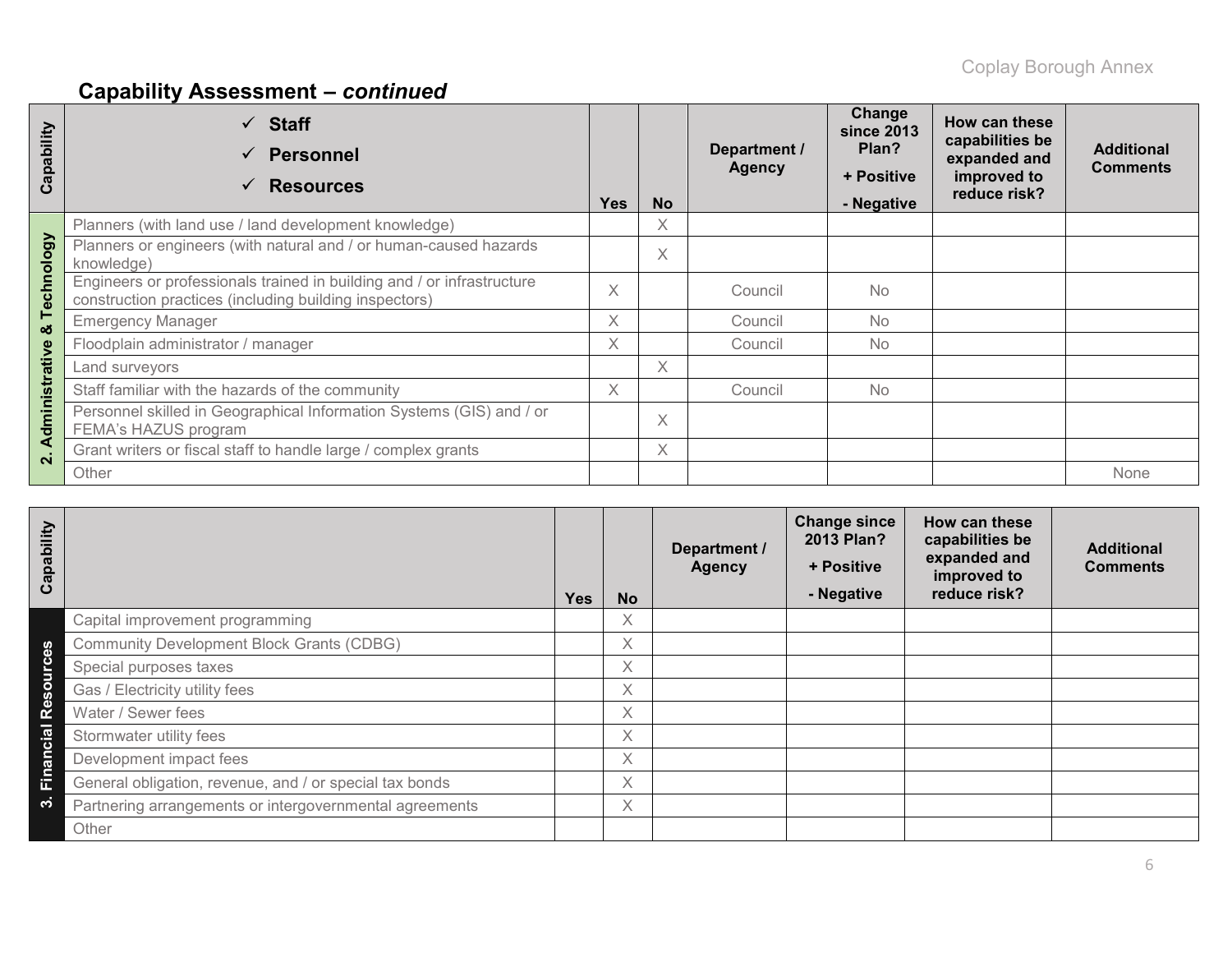# **Capability Assessment –** *continued*

| apability<br>ပ       | Program<br>Organization                                                                                                                                           | <b>Yes</b> | <b>No</b> | Department /<br><b>Agency</b> | <b>Change since</b><br>2013 Plan?<br>+ Positive<br>- Negative | How can these<br>capabilities be<br>expanded and<br>improved to<br>reduce risk? | <b>Additional</b><br><b>Comments</b> |
|----------------------|-------------------------------------------------------------------------------------------------------------------------------------------------------------------|------------|-----------|-------------------------------|---------------------------------------------------------------|---------------------------------------------------------------------------------|--------------------------------------|
|                      | <b>Firewise Communities Certification</b>                                                                                                                         |            | X         |                               | <b>No</b>                                                     |                                                                                 |                                      |
|                      | <b>StormReady Certification</b>                                                                                                                                   |            | X         |                               | <b>No</b>                                                     |                                                                                 |                                      |
|                      | Natural disaster or safety-related school programs                                                                                                                |            | X         |                               | <b>No</b>                                                     |                                                                                 |                                      |
| <b>Outreach</b><br>ಜ | Ongoing public education or information programs such as,<br>responsible water use, fire safety, household preparedness, and<br>environmental education.          |            | X         |                               | No                                                            |                                                                                 |                                      |
| Education            | Public-private partnership initiatives addressing disaster related<br>issues.                                                                                     |            | X         |                               | <b>No</b>                                                     |                                                                                 |                                      |
| $\vec{r}$            | Local citizen groups or non-profit organizations focused on<br>environmental protection, emergency preparedness, access and<br>functional needs populations, etc. |            | Χ         |                               | No                                                            |                                                                                 |                                      |
|                      | Other                                                                                                                                                             |            |           |                               |                                                               |                                                                                 | None                                 |

| bility<br>Capat  |                                | <b>Degree of Capability</b><br>High<br><b>Moderate</b><br>Limited |   |  | <b>Change since the 2013 Hazard</b><br><b>Mitigation Plan?</b><br>If so, how? | <b>Additional Comments</b> |
|------------------|--------------------------------|-------------------------------------------------------------------|---|--|-------------------------------------------------------------------------------|----------------------------|
| せ                | <b>Planning and Regulatory</b> |                                                                   | X |  | No change                                                                     |                            |
| $1 \Phi$<br>Self | Administrative and Technical   |                                                                   | X |  | No change                                                                     |                            |
| ess<br><b>10</b> | Financial                      |                                                                   | X |  | No change                                                                     |                            |
| a                | <b>Education and Outreach</b>  |                                                                   | X |  | No change                                                                     |                            |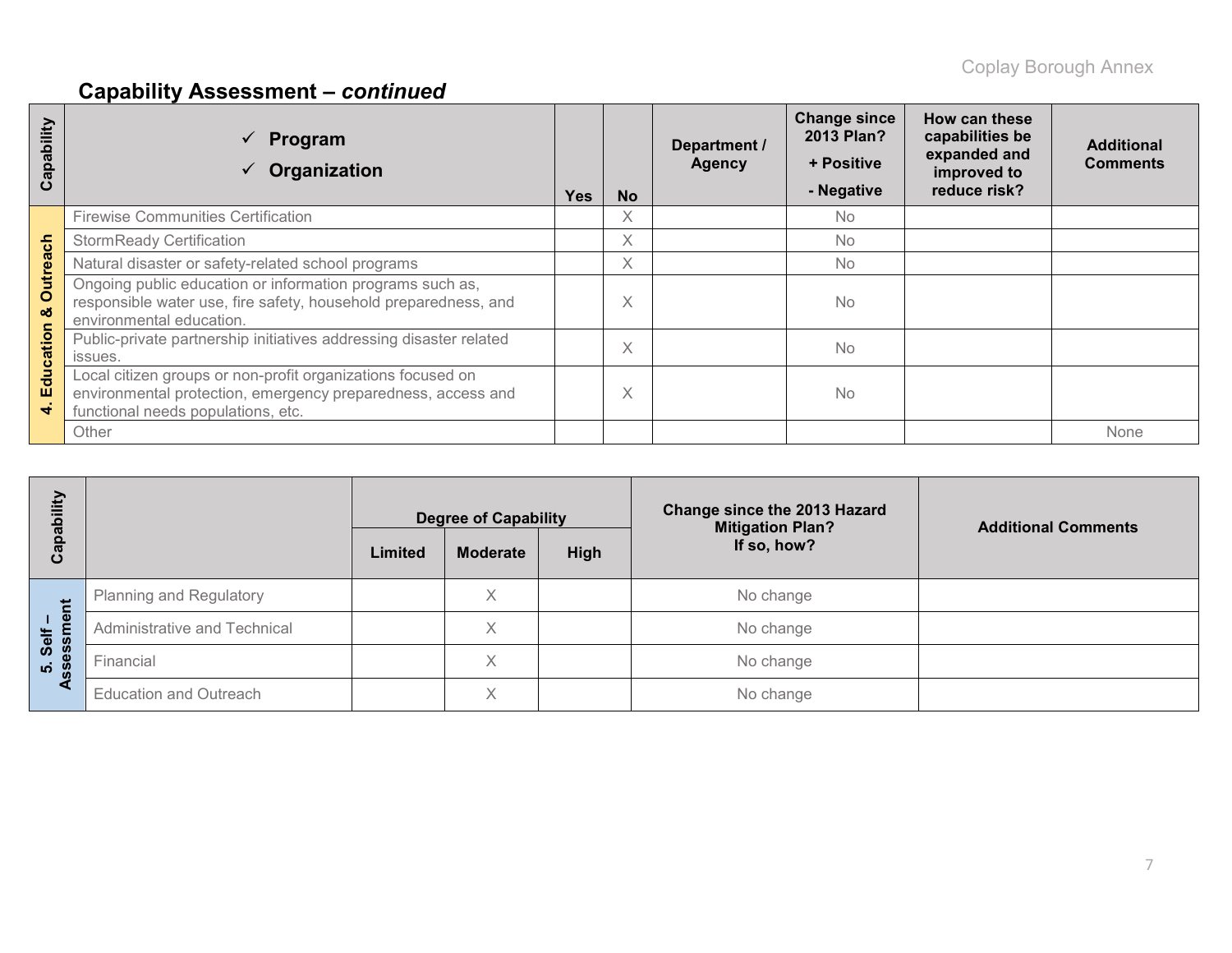### **Known or Anticipated Future Development / Redevelopment**

| Development /<br><b>Property Name</b> | <b>Number of Structures</b><br><b>Type of Development</b> |                 | Location     | <b>Known Hazard Zone</b> | <b>Description / Status</b>                    |
|---------------------------------------|-----------------------------------------------------------|-----------------|--------------|--------------------------|------------------------------------------------|
| 250 N 2nd Street                      | residential                                               | 6. each 8 units | 250 N 2nd St | None                     | Through zoning, beginning<br>of planning stage |

### **Natural & Non-Natural Event History Specific to Coplay Borough**

| Type of Event and Date(s)                   | Local Damage(s) or Loss(es) |                                                                               |  |  |
|---------------------------------------------|-----------------------------|-------------------------------------------------------------------------------|--|--|
| Micro-burst rain/hail storm - June 30, 2015 | PEMA CPAGP                  | excessive roof, siding, gutter, auto, trees, electric wires to entire borough |  |  |
| Winter Storm Jonas - January 23, 2016       | DR-4267-PA                  | @\$16,000                                                                     |  |  |
| Pennsylvania COVID-19 Pandemic - 1/2020     | DR-4506-PA                  | Emergency Protective measures to combat COVID-19 Pandemic.                    |  |  |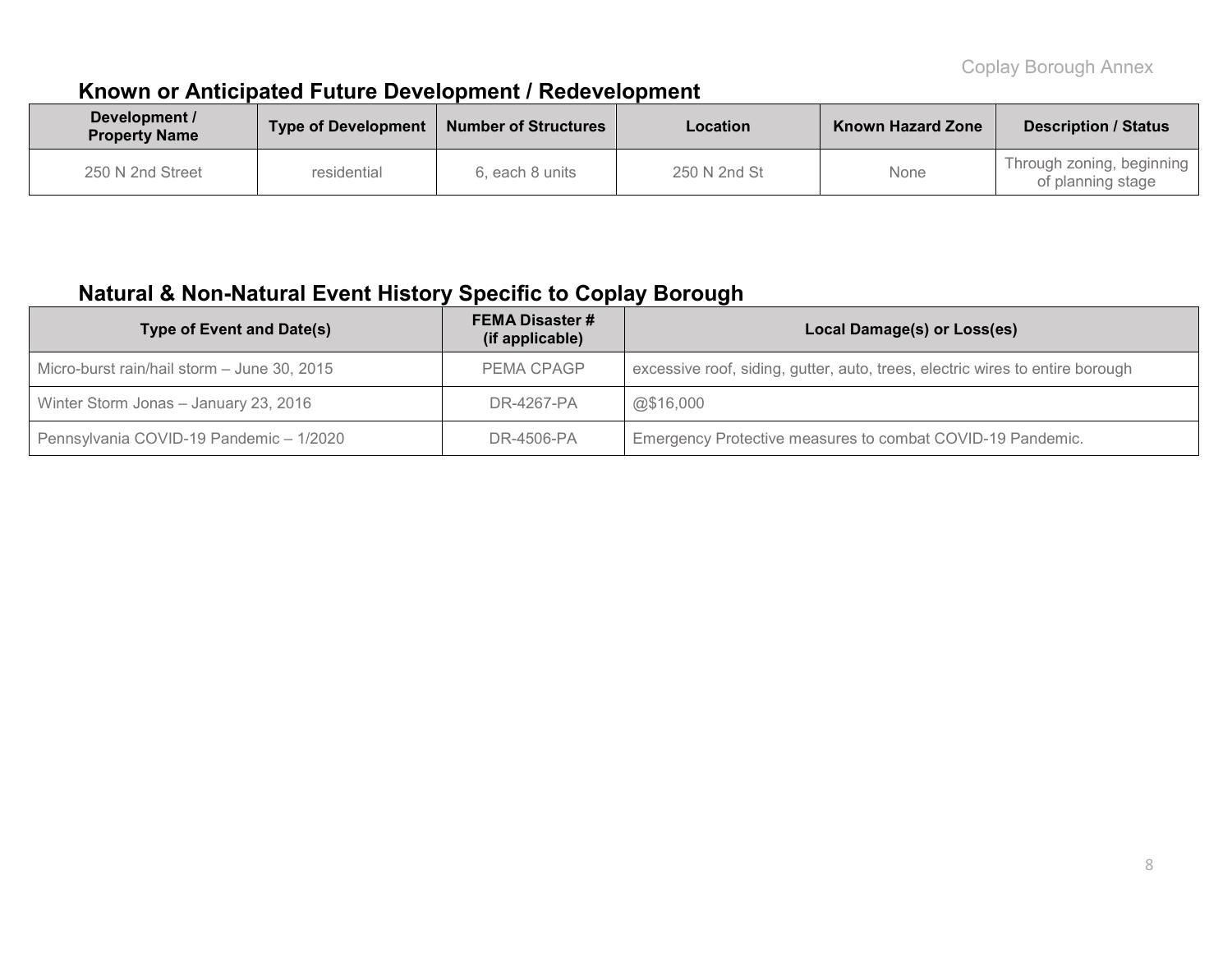# **2013 Municipal Action Plan Status**

|                         |                                                                                                                                                                                                                                                                                                                                                                                                                                                                                                                                                                                                                                                                                                                                    |                                              |                          | <b>Status</b> |           |              |                            |
|-------------------------|------------------------------------------------------------------------------------------------------------------------------------------------------------------------------------------------------------------------------------------------------------------------------------------------------------------------------------------------------------------------------------------------------------------------------------------------------------------------------------------------------------------------------------------------------------------------------------------------------------------------------------------------------------------------------------------------------------------------------------|----------------------------------------------|--------------------------|---------------|-----------|--------------|----------------------------|
|                         | <b>Existing Mitigation Action</b><br>(from 2013 Hazard Mitigation Plan)                                                                                                                                                                                                                                                                                                                                                                                                                                                                                                                                                                                                                                                            | Progress<br>No Progr <del>e</del><br>Unknown | Progress<br>$\mathbf{a}$ | Continuous    | Completed | Discontinued | <b>Additional Comments</b> |
| 1                       | Work with local utilities, during utility outages                                                                                                                                                                                                                                                                                                                                                                                                                                                                                                                                                                                                                                                                                  |                                              |                          | $\times$      |           |              |                            |
| $\overline{2}$          | Maintain adequate fleet of vehicles and equipment to handle anticipated<br>emergency response                                                                                                                                                                                                                                                                                                                                                                                                                                                                                                                                                                                                                                      |                                              |                          | X             |           |              |                            |
| $\overline{\mathbf{3}}$ | Maintain compliance with and good-standing in the NFIP including adoption and<br>enforcement of floodplain management requirements (e.g. regulating all new and<br>substantially improved construction in Special Hazard Flood Areas), floodplain<br>identification and mapping, and flood insurance outreach to the community.<br>Further, continue to meet and/or exceed the minimum NFIP standards and criteria<br>through the following NFIP- related continued compliance actions below.                                                                                                                                                                                                                                      |                                              |                          | X             |           |              |                            |
| $\overline{4}$          | Conduct and facilitate community and public education and outreach for residents<br>and businesses to include, but not be limited to, the following to promote and effect<br>natural hazard risk reduction:<br>Provide and maintain links to the HMP website, and regularly post notices on the<br>Boroughs homepage referencing the HMP webpages.<br>Use email notification system and newsletters to better educate the public on flood<br>insurance, the availability of mitigation grant funding, and personal natural hazard<br>risk reduction measures.<br>Work with neighborhood associations, civic and business groups to disseminate<br>information on flood insurance and the availability of mitigation grant funding. |                                              |                          | X             |           |              |                            |
| 5                       | Begin the process to adopt higher regulatory standards to manage flood<br>risk (i.e. increased freeboard, cumulative substantial<br>damage/improvements) and sinkhole risk (e.g. carbonate bedrock standards).                                                                                                                                                                                                                                                                                                                                                                                                                                                                                                                     |                                              |                          | X             |           |              |                            |
| 6                       | Continue to support the implementation, monitoring, maintenance, and updating of<br>this Plan, as defined in Section 7.0                                                                                                                                                                                                                                                                                                                                                                                                                                                                                                                                                                                                           |                                              |                          | $\times$      |           |              |                            |
| $\overline{7}$          | Complete the ongoing updates of the Comprehensive Emergency Management<br>Plans                                                                                                                                                                                                                                                                                                                                                                                                                                                                                                                                                                                                                                                    |                                              |                          | X             |           |              |                            |
| 8                       | Create/enhance/maintain mutual aid agreements with neighboring communities for<br>continuity of operations.                                                                                                                                                                                                                                                                                                                                                                                                                                                                                                                                                                                                                        |                                              |                          | X             |           |              |                            |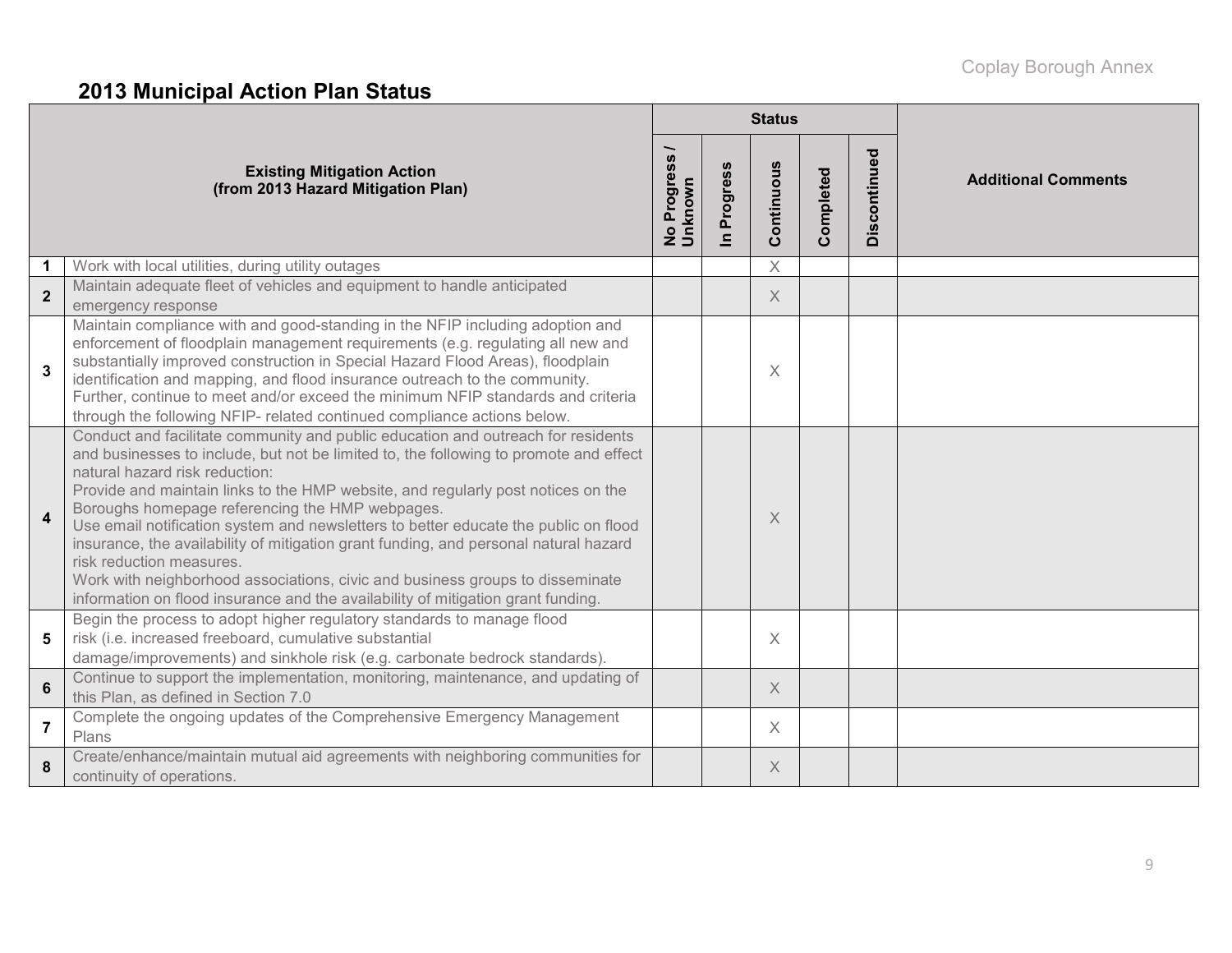### **2013 Municipal Action Plan Status –** *continued*

|    |                                                                                                                                                                                                                                                                                        |         |   | <b>Status</b> |         |              |                            |
|----|----------------------------------------------------------------------------------------------------------------------------------------------------------------------------------------------------------------------------------------------------------------------------------------|---------|---|---------------|---------|--------------|----------------------------|
|    | <b>Existing Mitigation Action</b><br>(from 2013 Hazard Mitigation Plan)                                                                                                                                                                                                                | po<br>m | ත | ី<br>Continuo | omplete | Discontinued | <b>Additional Comments</b> |
| 9  | Identify and develop agreements with entities that can provide support with<br>FEMA/PEMA paperwork after disasters; qualified damage assessment personnel -<br>Improve post- disaster capabilities - damage assessment; FEMA/PEMA<br>paperwork compilation, submissions, recordkeeping |         |   | X             |         |              |                            |
| 10 | Work with regional agencies (i.e. County and PEMA) to help develop damage<br>assessment capabilities at the local level through such things as training programs,<br>certification of qualified individuals (e.g. code officials, floodplain managers,<br>engineers).                  |         |   | X             |         |              |                            |

#### **Notes:**

- **1.** Actions not carried through to the 2018 Action Plan are so noted.
- **2.** To maintain National Flood Insurance Program (NFIP) compliance, actions related to the NFIP were carried through to the 2018 Action Plan even if identified by the municipality as completed.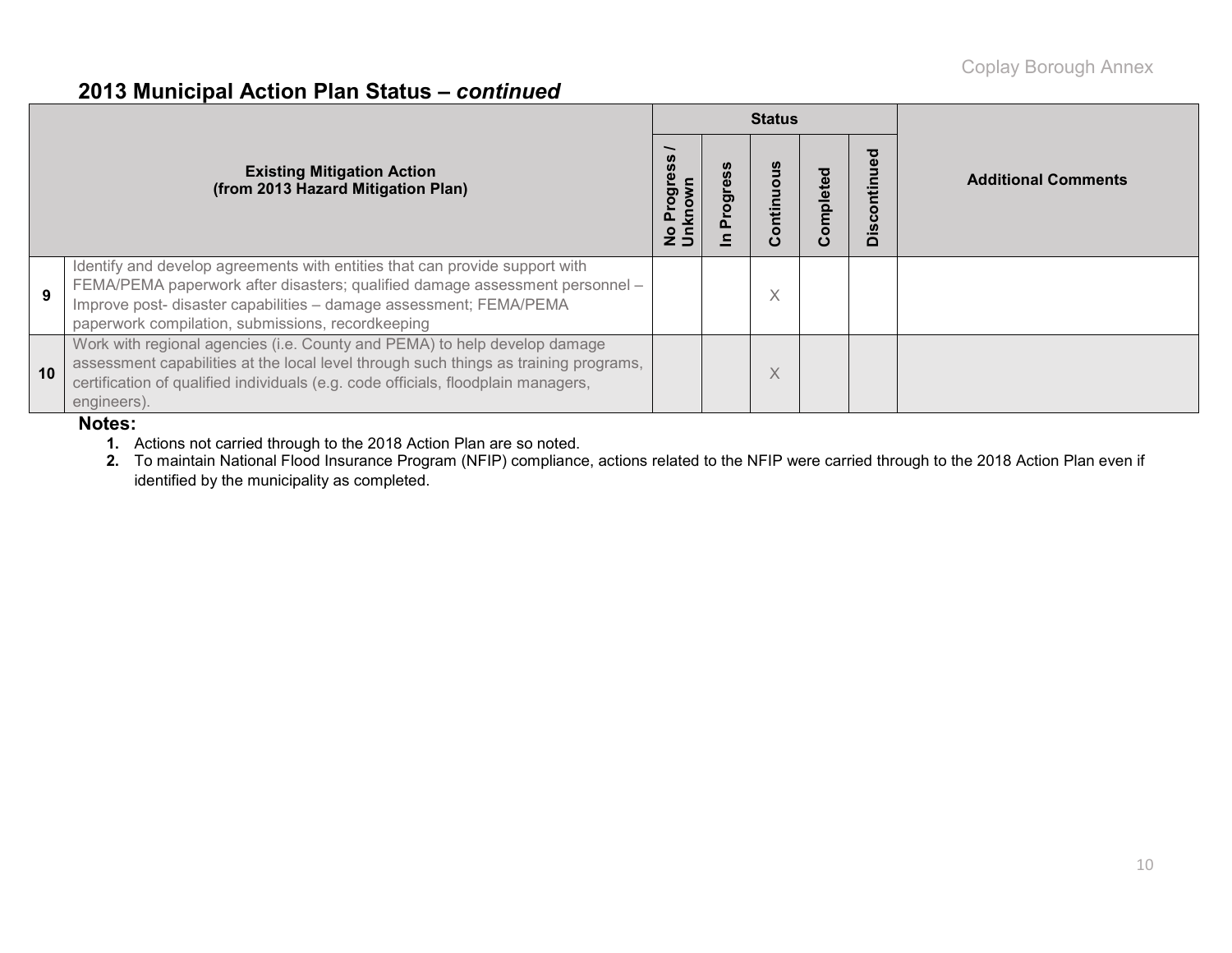# **2018 Mitigation Action Plan**

|                | <b>Mitigation Action</b>                                                                                                                                                                                                                                                                                                                                                                                  | <b>Mitigation</b><br><b>Technique</b><br>Category | Hazard(s)<br><b>Addressed</b>                                         | <b>Priority</b><br>(H/M/L) | <b>Estimated</b><br>Cost | <b>Potential</b><br><b>Funding</b>                                                                           | <b>Lead Agency</b><br>/ Department                                                                                               | Implementation<br><b>Schedule</b> | <b>Applies to</b><br>New and / or<br><b>Existing</b><br><b>Structures</b> |
|----------------|-----------------------------------------------------------------------------------------------------------------------------------------------------------------------------------------------------------------------------------------------------------------------------------------------------------------------------------------------------------------------------------------------------------|---------------------------------------------------|-----------------------------------------------------------------------|----------------------------|--------------------------|--------------------------------------------------------------------------------------------------------------|----------------------------------------------------------------------------------------------------------------------------------|-----------------------------------|---------------------------------------------------------------------------|
| $\mathbf{1}$   | Work with local utilities, during utility<br>outages                                                                                                                                                                                                                                                                                                                                                      | Structure &<br>Infrastructure                     | Windstorm/<br>Tornado,<br>Winter<br>Storm,<br>Utility<br>Interruption | High                       | Medium                   | Borough<br><b>Budget</b>                                                                                     | Borough;<br>working with<br>utilities                                                                                            | Short-term                        | Existing                                                                  |
| $\overline{2}$ | Maintain adequate fleet of vehicles<br>and equipment to handle anticipated<br>emergency response                                                                                                                                                                                                                                                                                                          | Structure &<br>Infrastructure                     | All                                                                   | <b>High</b>                | Medium                   | Borough<br>Budget;<br>available<br>public<br>protection<br>and<br>emergency<br>services<br>grant<br>programs | Borough                                                                                                                          | Ongoing                           | N/A                                                                       |
| 3              | Maintain compliance with and good<br>standing in the NFIP including<br>adoption and enforcement of<br>floodplain management requirements<br>(e.g. regulating all new and<br>substantially improved construction in<br>Special Hazard Flood Areas),<br>floodplain identification and mapping,<br>and flood insurance outreach to the<br>community. Further, continue to meet<br>and/or exceed the minimum. | Local plans<br>&<br>Regulations                   | Flood                                                                 | High                       | $Low -$<br>Medium        | Local<br><b>Budget</b>                                                                                       | Municipality<br>(via Municipal<br>Engineer/NFIP<br>Floodplain<br>Administrator)<br>with support<br>from PEMA,<br><b>ISO FEMA</b> | Ongoing                           | New &<br>Existing                                                         |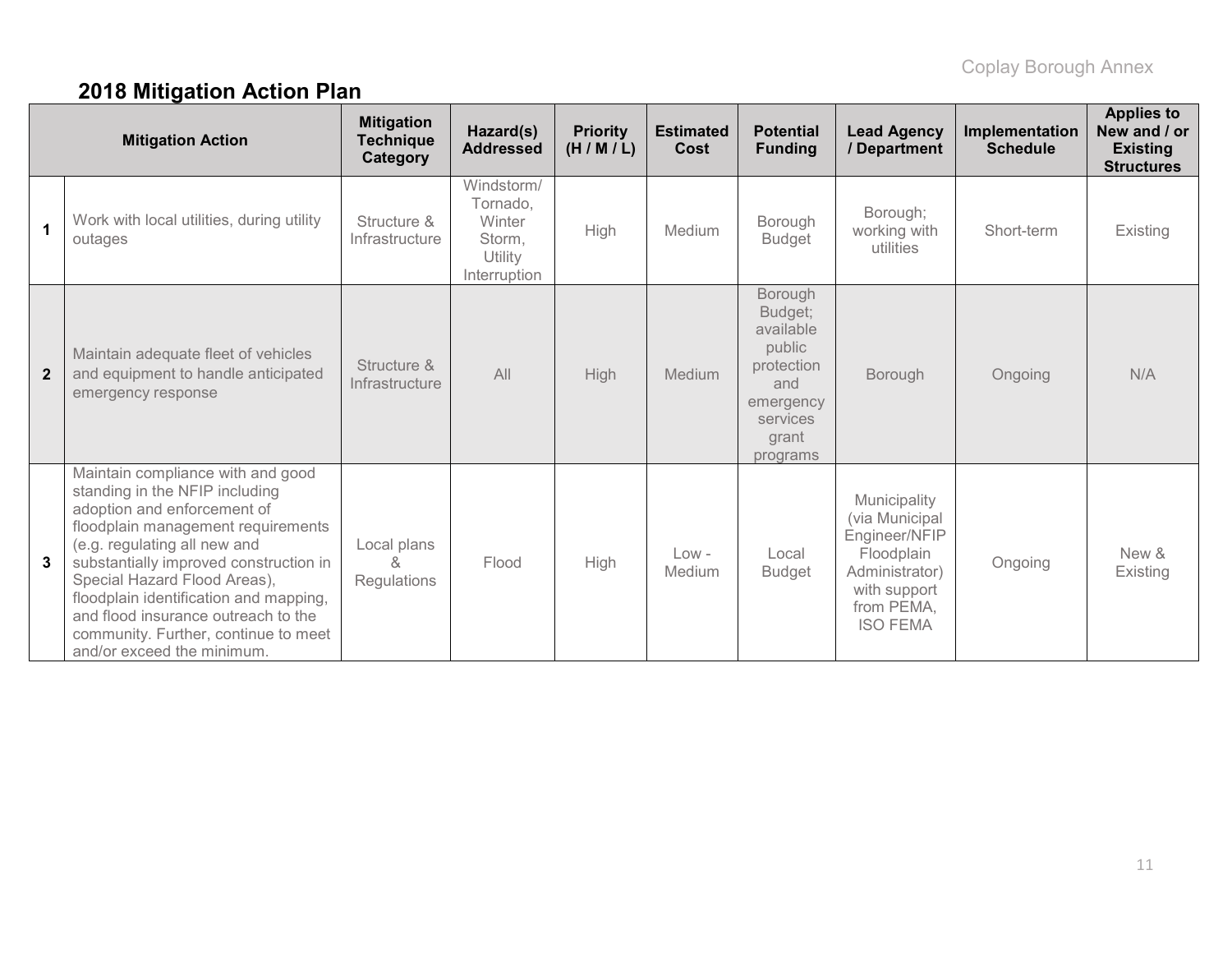# **2018 Mitigation Action Plan –** *continued*

| <b>Mitigation Action</b> |                                                                                                                                                                                                                                                                                                                                                                                                                                                                                                                                                                                                                                                                                                                                                                  | <b>Mitigation</b><br><b>Technique</b><br>Category | Hazard(s)<br><b>Addressed</b>      | <b>Priority</b><br>(H/M/L) | <b>Estimated</b><br>Cost | <b>Potential</b><br><b>Funding</b> | <b>Lead Agency</b><br>/ Department                                                                                                                                                                | Implementation<br><b>Schedule</b> | <b>Applies to</b><br>New and / or<br><b>Existing</b><br><b>Structures</b> |
|--------------------------|------------------------------------------------------------------------------------------------------------------------------------------------------------------------------------------------------------------------------------------------------------------------------------------------------------------------------------------------------------------------------------------------------------------------------------------------------------------------------------------------------------------------------------------------------------------------------------------------------------------------------------------------------------------------------------------------------------------------------------------------------------------|---------------------------------------------------|------------------------------------|----------------------------|--------------------------|------------------------------------|---------------------------------------------------------------------------------------------------------------------------------------------------------------------------------------------------|-----------------------------------|---------------------------------------------------------------------------|
| $\overline{\mathbf{4}}$  | Conduct and facilitate community and<br>public education and outreach for<br>residents and businesses to include,<br>but not be limited to, the following to<br>promote and effect natural hazard<br>risk reduction: Provide and maintain<br>links to the HMP website, and<br>regularly post notices on the<br>Boroughs homepage referencing the<br>HMP webpages. Use email<br>notification system and newsletters to<br>better educate the public on flood<br>insurance, the availability of<br>mitigation grant funding, and personal<br>natural hazard risk reduction<br>measures. Work with neighborhood<br>associations, civic and business<br>groups to disseminate information on<br>flood insurance and the availability of<br>mitigation grant funding. | Education<br>& Awareness                          | All Hazards                        | <b>High</b>                | Low-<br>Medium           | Municipal<br><b>Budget</b>         | Municipality<br>with support<br>from Planning<br>Partners,<br>PEMA, FEMA                                                                                                                          | Short-term                        | N/A                                                                       |
| 5                        | Begin and/or continue the process to<br>adopt higher regulatory standards to<br>manage flood risk (i.e. increased<br>freeboard, cumulative substantial<br>damage/improvements) and sinkhole<br>risk (e.g. carbonate bedrock<br>standards).                                                                                                                                                                                                                                                                                                                                                                                                                                                                                                                       | Local plans<br>$\kappa$<br>Regulations            | Flood;<br>Subsidence/<br>Sinkholes | High                       | Low                      | Municipal<br><b>Budget</b>         | Municipality<br>(via Municipal<br>Engineer/NFIP<br>Floodplain<br>Administrator)<br>with support<br>from PEMA,<br>FEMA. LVPC<br>for Carbonate<br><b>Bedrock</b><br>Standard<br>model<br>ordinance. | <b>Short Term</b>                 | New &<br>Existing                                                         |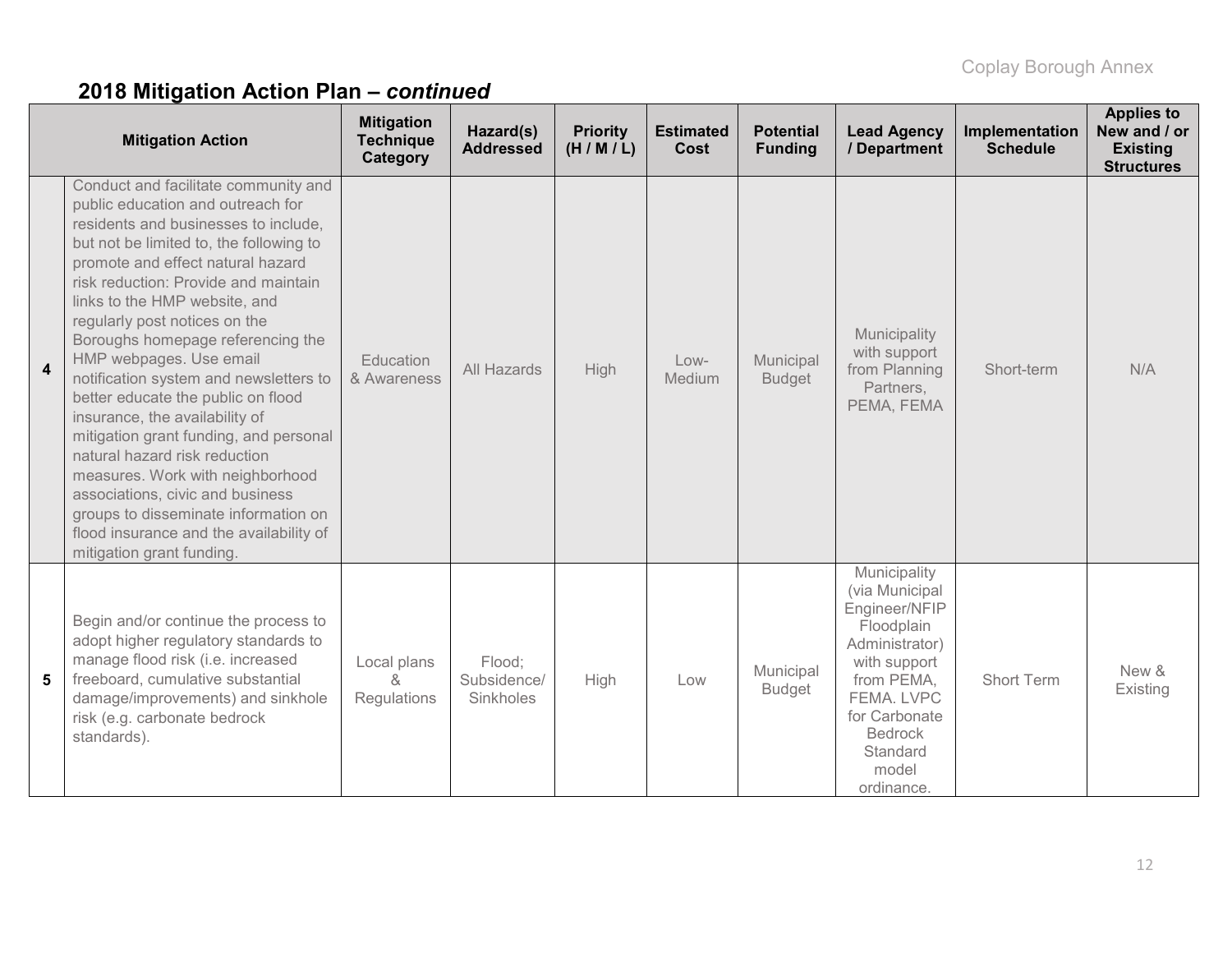# **2018 Mitigation Action Plan –** *continued*

| <b>Mitigation Action</b> |                                                                                                                                                                                                                                                                                   | <b>Mitigation</b><br><b>Technique</b><br>Category | Hazard(s)<br><b>Addressed</b> | <b>Priority</b><br>(H/M/L) | <b>Estimated</b><br>Cost                  | <b>Potential</b><br><b>Funding</b>                                                                        | <b>Lead Agency</b><br>/ Department                                                                                                                                   | Implementation<br><b>Schedule</b>         | <b>Applies to</b><br>New and / or<br><b>Existing</b><br><b>Structures</b> |
|--------------------------|-----------------------------------------------------------------------------------------------------------------------------------------------------------------------------------------------------------------------------------------------------------------------------------|---------------------------------------------------|-------------------------------|----------------------------|-------------------------------------------|-----------------------------------------------------------------------------------------------------------|----------------------------------------------------------------------------------------------------------------------------------------------------------------------|-------------------------------------------|---------------------------------------------------------------------------|
| 6                        | Continue to support the<br>implementation, monitoring,<br>maintenance, and updating of this<br>Plan, as defined in Section 7.0                                                                                                                                                    | All<br>Categories                                 | All Hazards                   | High                       | $Low -$<br>High (for<br>5-year<br>update) | Municipal<br>Budget,<br>possibly<br><b>FEMA</b><br>Mitigation<br>Grant<br>Funding for<br>5-year<br>update | Municipality<br>(via mitigation<br>planning point<br>of contacts)<br>w/ support<br>from Planning<br><b>Partners</b><br>(through their<br>$P-o-C's$ ),<br><b>PEMA</b> | Ongoing                                   | New &<br>Existing                                                         |
| $\overline{7}$           | Complete the ongoing updates of the<br><b>Comprehensive Emergency</b><br><b>Management Plans</b>                                                                                                                                                                                  | Local plans<br>$\alpha$<br>Regulations            | All Hazards                   | High                       | Low                                       | Municipal<br><b>Budget</b>                                                                                | Municipality<br>with support<br>from PEMA                                                                                                                            | Ongoing                                   | New &<br>Existing                                                         |
| 8                        | Create/enhance/maintain mutual aid<br>agreements with neighboring<br>communities for continuity of<br>operations.                                                                                                                                                                 | Education<br>& Awareness                          | All Hazards                   | High                       | Low                                       | Municipal<br><b>Budget</b>                                                                                | Municipality w/<br>support from<br>Surrounding<br>municipalities<br>and County                                                                                       | Ongoing                                   | New &<br>Existing                                                         |
| 9                        | Develop and maintain capabilities to<br>process FEMA/PEMA paperwork<br>after disasters; qualified damage<br>assessment personnel - Improve<br>post-disaster capabilities - damage<br>assessment; FEMA/PEMA paperwork<br>compilation, submissions, record<br>keeping.              | Education<br>& Awareness                          | All Hazards                   | Medium                     | Medium                                    | Municipal<br><b>Budget</b>                                                                                | Municipality<br>with support<br>from County,<br>PEMA, FEMA                                                                                                           | Short-term                                | N/A                                                                       |
| 10                       | Work with regional agencies (i.e.<br>County and PEMA) to help develop<br>damage assessment capabilities at<br>the local level through such things as<br>training programs, certification of<br>qualified individuals (e.g. code<br>officials, floodplain managers,<br>engineers). | Education<br>& Awareness                          | All Hazards                   | Medium                     | Medium                                    | Municipal<br>budget,<br><b>FEMA</b><br>HMA grant<br>programs                                              | Municipality<br>with support<br>from County,<br><b>PEMA</b>                                                                                                          | Short-term<br>(depending<br>upon funding) | N/A                                                                       |